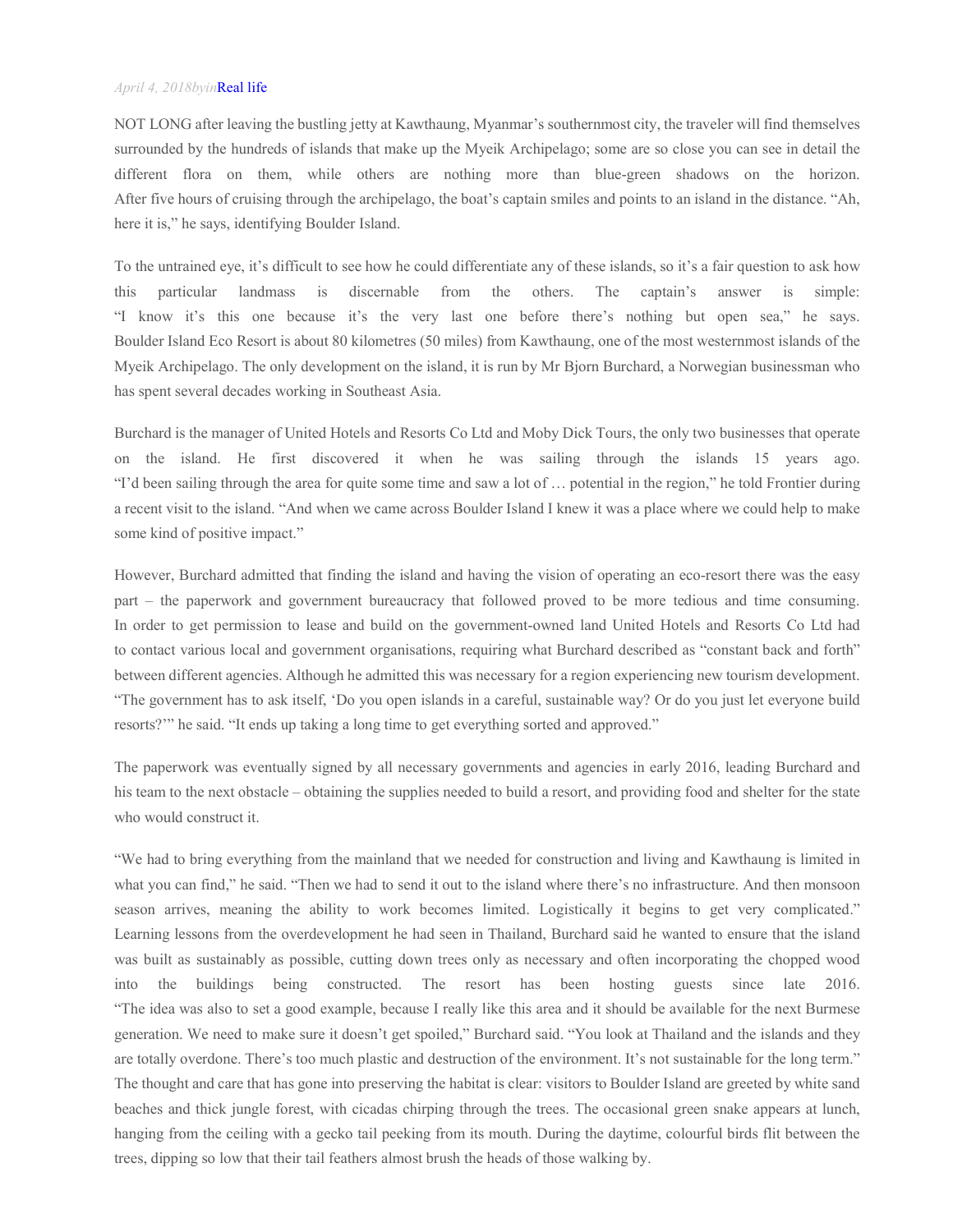Just off the beach and past a thick line of trees sit quaint bungalows, hammocks hanging off their porches. A central meeting place where meals are served three times a day is decorated with antique diving helmets and lanterns that sit by handmade canoes and a dolphin skull. Just on the other side of the beach, hidden from guests' views, are solar panels that catch enough sunlight to power the entire island.

Snorkeling in one of the island's numerous bays, you see clams with frilly blue edges, black sea urchins spiking out of the coral crevices, and Crown of Thorns Starfish menacingly stuck to a rock. Bluegreen fish dart along the sandy floor, while larger specimens skim the ocean surface.

But the scene is occasionally interrupted by plastic bags floating through the water; Thai, Myanmar and English text on their faded metallic packaging. Some of the reefs, which have also "bleached" or died due to rising ocean temperatures, also have discarded fishing nets tangled in their stony remains.

"We also found that there was still damage to the reefs due to previous dynamite fishing, improper anchoring, and over fishing," said Ms Nues Figueras, a marine biologist and oceanographer who spent several months living and working on Boulder Island.

Figueras worked with a handful of other scientists to help restore the island's underwater ecosystem. "We started artificial coral reefs by using fishing traps that had washed up on shore," Figueras said. "We attached loose fragments of [living] coral we gathered to cages in order to start coral reefs again." The traps and fishing nets were formed into simple structures that were anchored to the ocean's floor. Pieces of living coral that the scientists had gathered were then tied to the structures, as well as long ropes to connect the new "coral nests" that were built.

Thinking ahead to the potential impact of global climate change, the group used pieces of live coral that are more likely to thrive in higher temperatures, Figueras said. This had the goal of ensuring new reefs survive potential damage caused by future temperate climbs.

"The aim isn't to replant extensive corals. The aim is to propagate more resistant corals. Coral will then spread through reproduction over time," Figueras said, pointing out that the benefits of the restoration project could already be seen. "Within a few days of building the structures, fish were abundant around the corals, and within weeks there were invertebrates found around the coral as well," she said.

Burchard says he's happy with the restoration results, but is looking to expand the island's eco-practices by establishing a research partnership with Myeik University and employing a full time marine biologist to live on the island. "The idea is also to set a good example, and there's still so much more we can do," Burchard said. "This area should be preserved in a way that allows the next generation to enjoy it."

"The idea is also to set a good example, and there's still so much more we can do," Burchard said. "This area should be preserved in a way that allows the next generation to enjoy it."